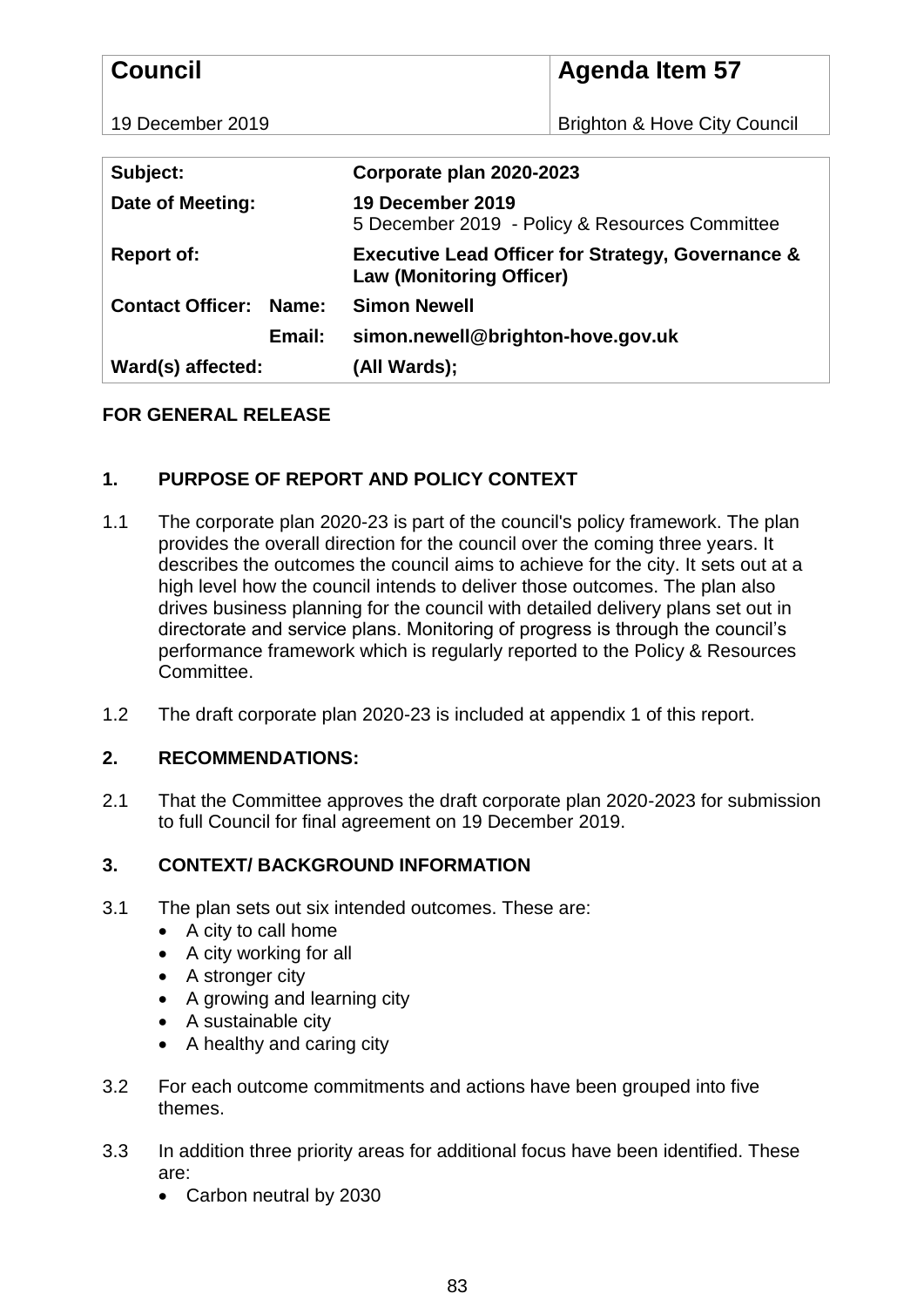- Housing, homelessness and rough sleeping
- Build community wealth, so that local people and organisations benefit from prosperity in the city.
- 3.4 Contextual information about the city's population and the council's services and spending is included in the introductory sections.
- 3.5 The final chapter covers enablers for successful delivery of the plan. These include the council's Customer Promise, the Fair and Inclusive Workplace Promise, work to modernise the way the council conducts its business and partnership working.

## **4. ANALYSIS & CONSIDERATION OF ANY ALTERNATIVE OPTIONS**

4.1 The corporate plan 2020-23 is part of the council's policy framework. Consideration of previous plans, earlier drafts and feedback from policy committee chairs has led a more concise plan with a clearer focus on city wide outcomes and priorities to give focus to the work of the organisation.

## **5. COMMUNITY ENGAGEMENT & CONSULTATION**

5.1 Priorities in the corporate plan have been discussed with partners and stakeholders and their feedback has been reflected in the draft plan.

## **6. CONCLUSION**

6.1 The Committee are asked to agree the corporate plan for submission to full Council on 19 December 2019 for final approval.

### **7. FINANCIAL & OTHER IMPLICATIONS:**

### Financial Implications:

- 7.1 The corporate plan 2020-23 should be considered in the context of preparing a new Medium Term Financial Strategy (MTFS) for the same period, and will consequently inform the budget setting process for 2020/21. Budget proposals will therefore reflect priorities where possible.
- 7.2 Given the potential for a change in government and also that the existing Spending Review period covers only 2020/21, the detail of any MTFS may have to wait until there is a clearer picture of the funding envelope for local government from 2021-22 onwards.
- 7.3 Monitoring progress against performance measures is a key element of the Performance and Risk Management Framework; any financial risks or resource requirements identified as a result will be considered in budget monitoring and in developing future years' budgets.

*Finance Officer Consulted: David Kuenssberg Date: 05/11/19*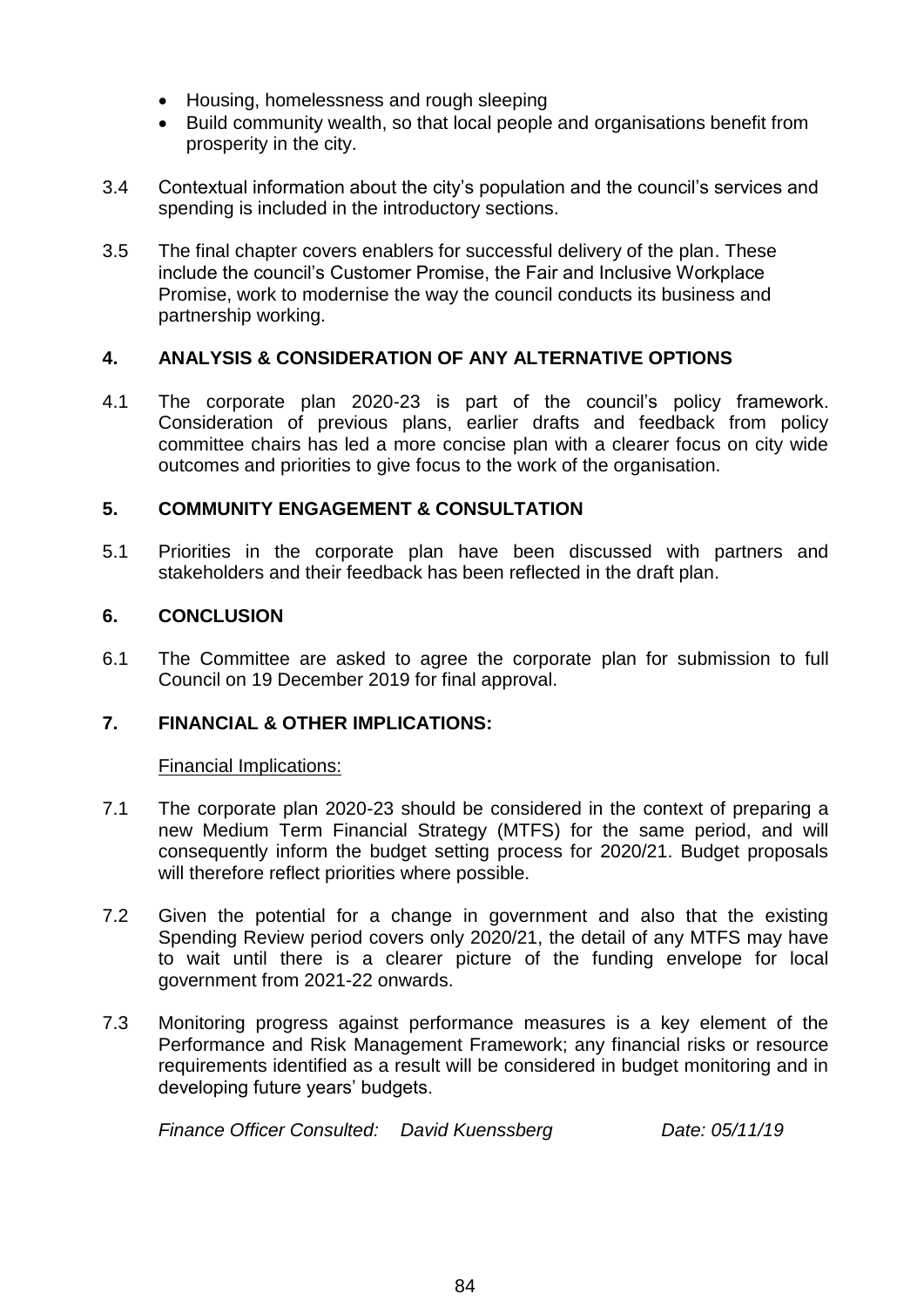### Legal Implications:

7.4 The council's Constitution provides that the Policy & Resources Committee has responsibility for formulating the corporate plan, whereas formal approval of the final version is a matter reserved to full Council. The Corporate Plan forms part of the Council's policy framework, which means any decisions of Committees or officers need to be in consistent with the Plan. The adoption of the plan will help the Council is achieving a more coherent policy direction and more effective prioritisation of resources which, in turn, help the Council in complying with its best value duty under the Local Government Act 1999.

### *Lawyer Consulted: Abraham Ghebre-Ghiorghis Date: 7 November 2019*

### Equalities Implications:

- 7.5 The council is subject to the general equality duty set out in section 149 of the Equality Act 2010. This duty covers the following protected characteristics: age, gender, gender reassignment, pregnancy and maternity, race, religion or belief, and sexual orientation.
- 7.6 In delivering the plan the council must have due regard to the need to:
	- Eliminate unlawful discrimination, harassment and victimisation
	- Advance equality of opportunity between different groups
	- Foster good relations between different groups
- 7.7 The draft corporate plan has been shared with the council's equalities manager and their comments have been reflected in the plan. Given the breadth of the corporate plan and the complexity of relevant protected characteristics and their intersections it is not possible to analyse all the impacts of the plan in relation to legally protected characteristics. However, the council's legal duties (Equality Act 2010) have shaped the development of the plan and inform its content, in relation to eliminating discrimination, advancing equality of opportunity and fostering good relations.
- 7.8 It is also recommended that specific initiatives set out in the plan require a more detailed Equalities Impact Assessment as part of the council's decision making process. Areas of investment identified in the corporate plan, as well as other decisions relating to implementation of the plan, will require Equality Impact Assessment as proposals are brought forward to relevant committees or Full Council.

### Sustainability Implications:

7.9 Sustainability implications are set out across the plan with a particular focus given to sustainability in the chapter *A sustainable city*. The plan as a whole seeks to achieve a fairer city which has a sustainable future.

### **Any Other Significant Implications:**